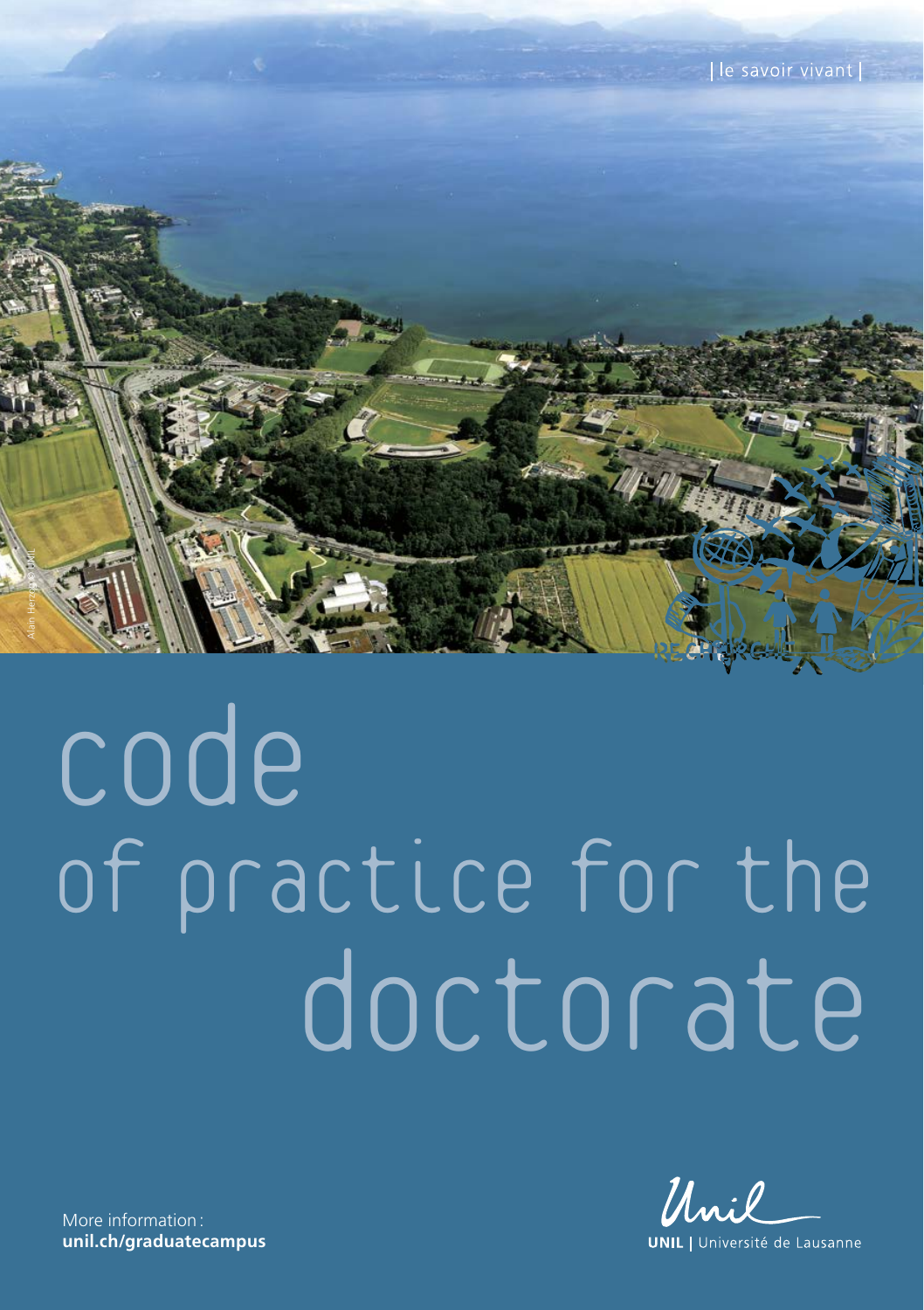### 1. HOW TO USE THIS CODE

This code of practice defines a certain number of values and principles that lie at the basis of the relationship between the thesis director and the doctoral candidate. It serves as a reference for the University of Lausanne. It highlights the active role of both parties and their shared responsibilities during the doctoral process. The code is intended as an informative document that provides clear indications and points of reference, which should be taken into account by those concerned. It is not intended to replace current faculty regulations which concern the doctorate. Consequently, it can be applied differently by each faculty.

### 2. DEFINING THE DOCTORATE

The doctoral thesis is a high level, individual scientific work which follows standards of quality and whose subject is intended to be innovative. The doctoral candidate is generally part of a community of researchers and his/her research work is part of a more global training process.

The doctorate is a professional research experience that permits the development of a variety of skills (theoretical, methodological, social, organizational, etc.) that can be transferred to a wide range of domains. It is a first step in an academic career, but the acquired skills are also valued outside academia.

### 3. THESIS SUPERVISION

Prior to registration for the doctorate at UNIL. the doctoral candidate must have obtained the agreement of a person to supervise them. The role of the thesis director is to accompany and supervise the research work, without imposing the details of its development. The thesis director should feel competent with respect to the chosen theme and the methodology, and should show an interest in continuing the supervision of the doctoral candidate throughout the latter's doctoral training. He/she should also evaluate the motivations of the doctoral candidate and ensure that he/she has the necessary skills with which to successfully complete the project.

The thesis director should guarantee regular follow-up of each of their doctoral candidates.

Note that a teacher/faculty member may refuse to undertake supervision of a candidate. Furthermore, both parties may consider a co-direction arrangement.

## 4. ESTABLISHING A SUPERVISORY RELATIONSHIP

In order to establish the relationship on common grounds, several points should be discussed at the beginning and then throughout the relationship between the thesis director and the doctoral candidates. Both parties have the responsibility to bring these points up for discussion.

- 4.1 Both parties agree on the choice of the thesis topic.
- 4.2 Both parties clearly state their expectations with regard to the duration of the thesis. They develop together a schedule laying out the major stages of the work. This schedule should also include the other activities linked to the profession of a researcher, such as attending conferences, writing scientific publications, teaching, fieldwork, and doctoral training courses. This schedule is a work plan that is discussed regularly and revised when necessary.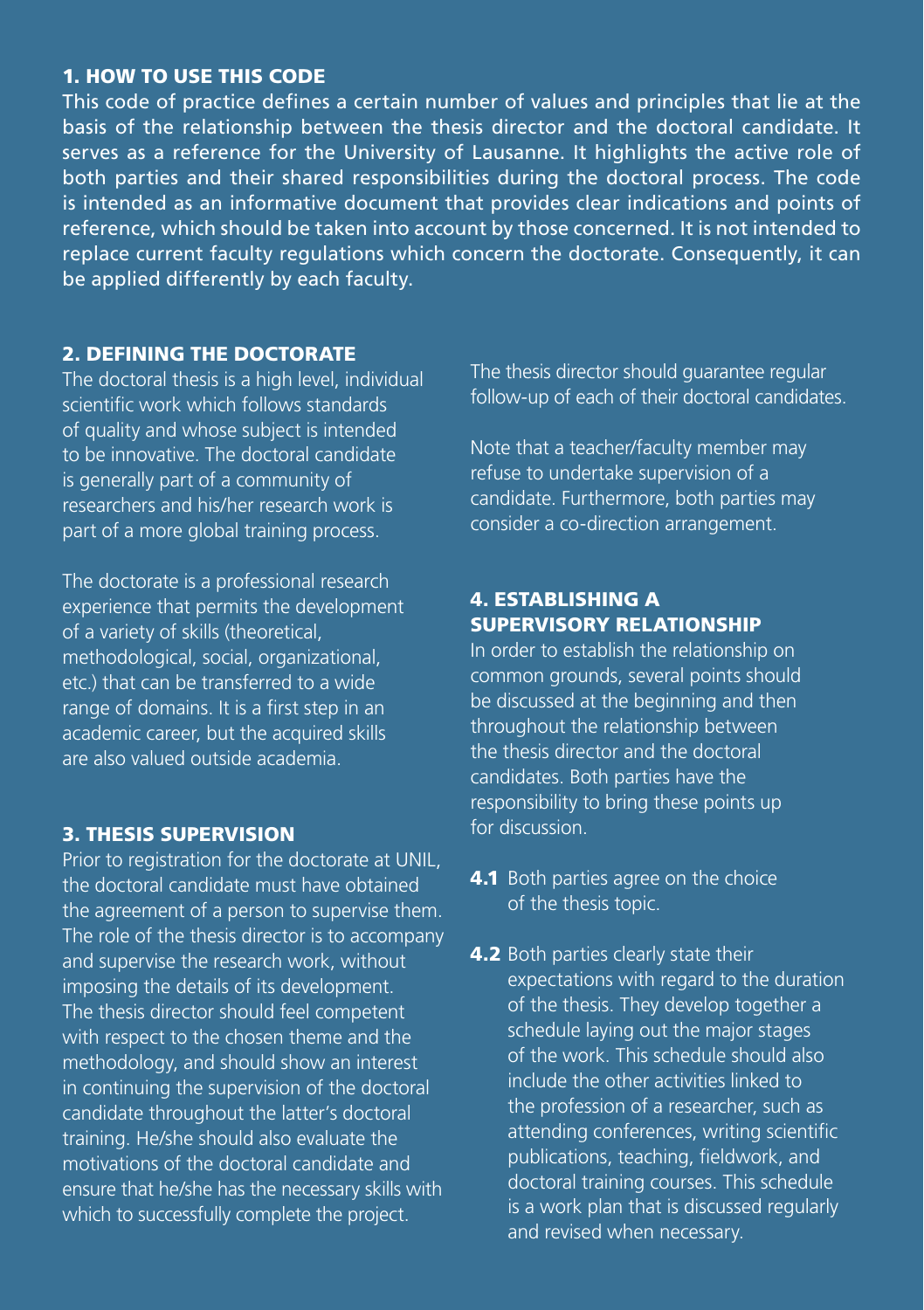- 4.3 The doctoral candidate's professional project and their motivations in undertaking a doctoral thesis should be discussed. The thesis director explains the requirements of an academic career and introduces the doctoral candidate to the profession of a researcher. It is important to keep in mind that the majority of doctorate holders do not continue into an academic career and that various professional trajectories can be envisaged. The acquisition and the development of transferable skills are thus essential.
- 4.4 The thesis director should inform the doctoral candidate of the existence of doctoral training courses in the domain (e.g. doctoral programmes) and encourage him/her to participate. They discuss together any other training needs (linguistic, scientific, methodological, or transferable skills). The doctoral candidate commits to following the training programme he/she has developed together with the thesis director.
- **4.5** The thesis director should ensure that the doctoral candidate is informed of current ethical codes and regulations (concerning, for example, plagiarism, data collection, the presence and order of authors in joint publications, intellectual property).
- 4.6 The thesis director is transparent about the possibility of funding or employment in his/her team, institute or department. Funding solutions for the duration of the thesis should be envisaged prior to beginning the project.
- 4.7 The doctoral candidate should join a research community with the support of the thesis director. The latter encourages participation in team meetings, in training courses for doctoral candidates, and in conferences, and provides a learning

environment conducive to learning about the profession of researcher. The doctoral candidate participates in activities proposed by their thesis director.

# 5. SUPERVISING THE DOCTORAL **CANDIDATE**

- **5.1** The thesis director should introduce the doctoral candidate to the research culture by helping him/her to develop critical thinking and to become an independent scientist. The doctoral candidate shows initiative throughout their doctoral thesis work.
- **5.2** The thesis director commits to regularly overseeing the doctoral candidate's work. Respective expectations regarding the frequency of meetings and supervision style (deadlines, written work, ways of making contact, etc.) are discussed together. The doctoral candidate commits to providing regular progress updates.
- **5.3** The thesis director commits to providing constructive feedback to the doctoral candidate. He/she does so by underlining the positive aspects of the work as well as suggesting areas of improvement. He/she informs the doctoral candidate whenever progress is not as expected, or if the latter's work is below standard. The doctoral candidate requests clarifications whenever he/she is unclear about the feedback he/she has received, and informs the thesis director promptly of any problems in advancing the thesis.
- **5.4** Important decisions regarding the development of the thesis should be taken together, after discussion and common agreement. Furthermore, it can sometimes be important to discuss whether it is appropriate to continue the thesis project.